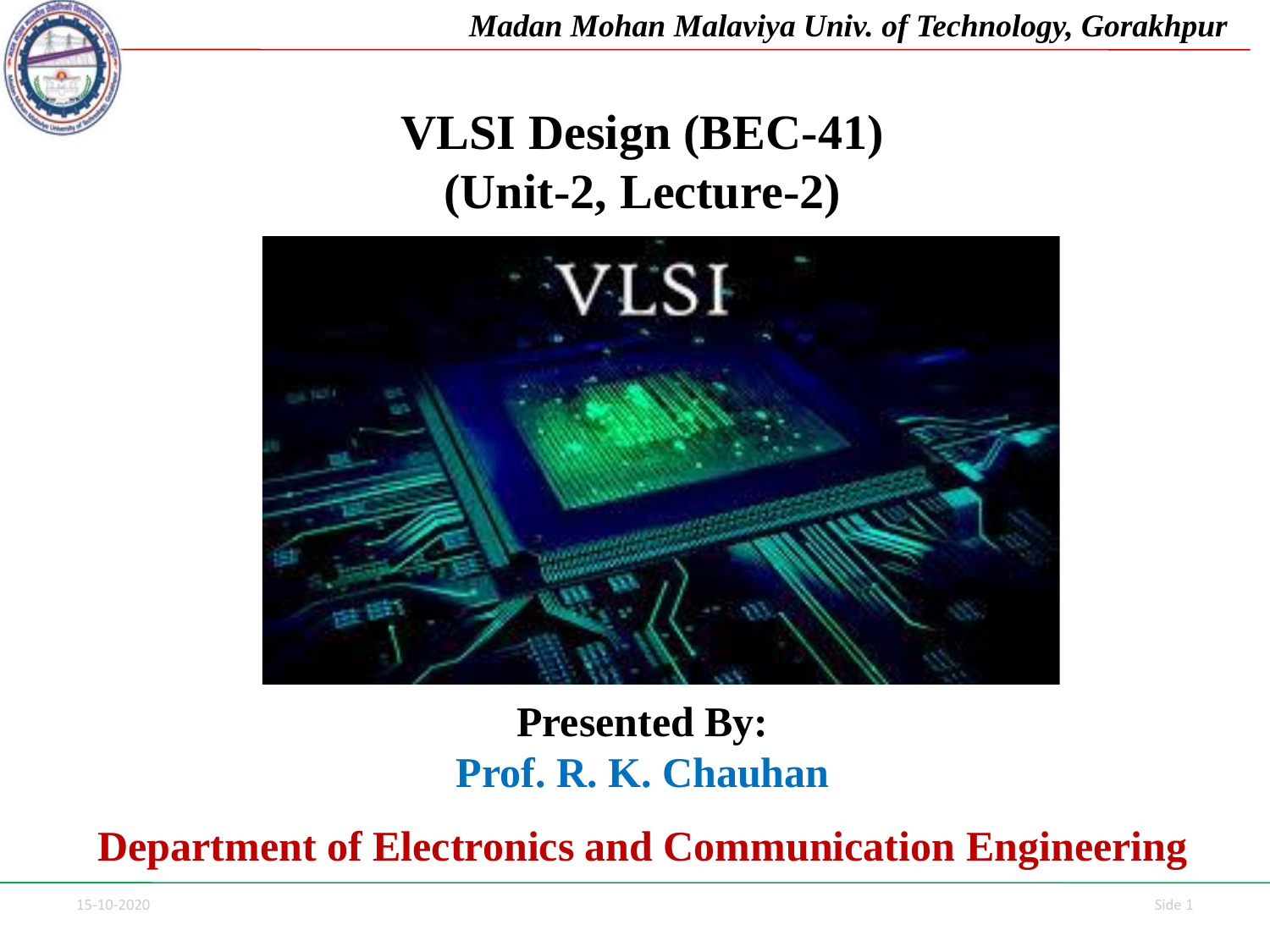

## **MOS INVERTER**

- Inverter is fundamental logic gate uses single input.
- Basic principles employing in design and analysis of inverter can be directly applied on complex gates.
- Therefore, inverter design forms basis for digital circuits.
- First we start with DC Characteristics. The DC response is Ultra Low Frequency response of the Circuit.
- When you are at a logic low or high before switching, it is a DC condition.
- The transient can be thought of as a perturbation of the DC Since valid logic levels are a range of voltages, it is a tolerant system.

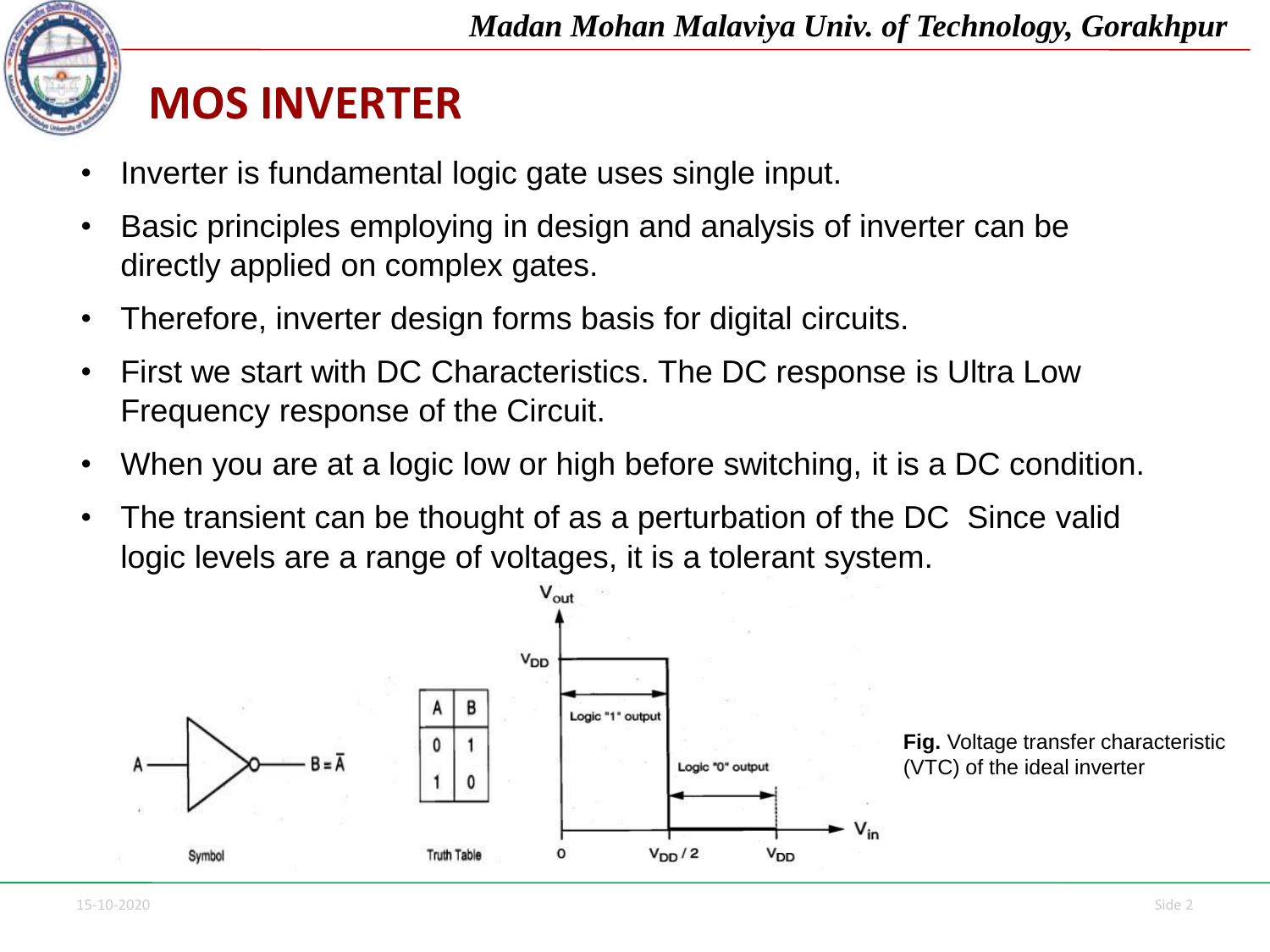

### **Noise Immunity and Noise Margins**



- Output signal is transmitted through interconnect to next inverter.
- Interconnects are prone to noise. Suppose output of 1<sup>st</sup> inverter is perturbed to a level higher than  $\mathsf{V}_{\mathsf{IL}}$  Then this can not predict correct output of 2<sup>nd</sup> inverter.
- Thus,  $V_{II}$  is maximum allowable input voltage which is low enough to ensure '1' output.
- Similarly argument for  $V_{\text{H}}$ .
- Noise tolerance or Noise Margins and denoted by NM. Two noise margins will be defined for low signal level as  $NM<sub>1</sub>$  and high signal level as  $NM<sub>H</sub>$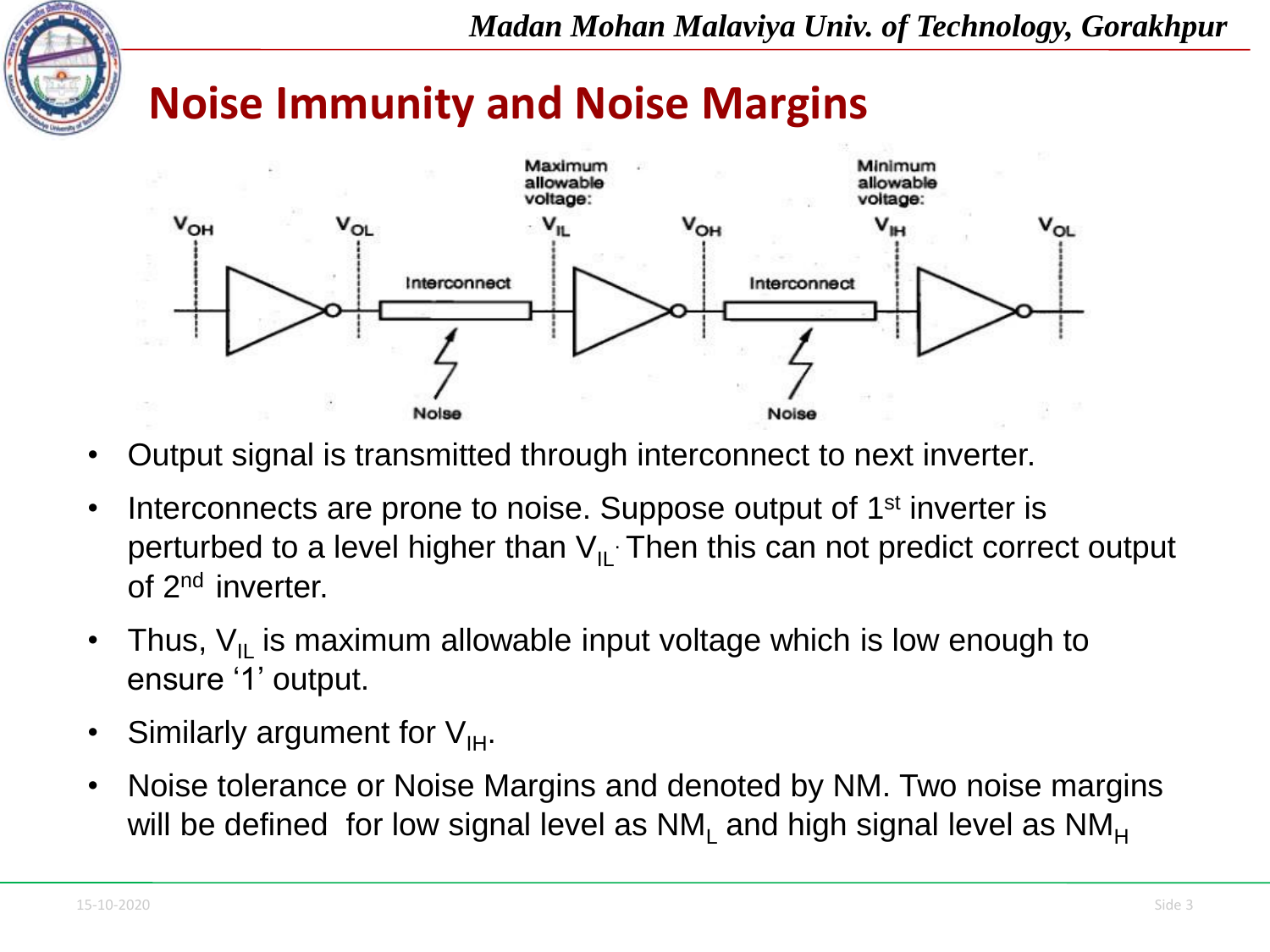

### **Noise Immunity and Noise Margins**



$$
N_{ML} = V_{IL} - V_{OL}
$$

$$
N_{MH} = V_{OH} - V_{IH}
$$

- Noise tolerance or Noise Margins and denoted by NM.
- Two noise margins will be defined for low signal level as  $NM<sub>l</sub>$  and high signal level as  $NM<sub>H</sub>$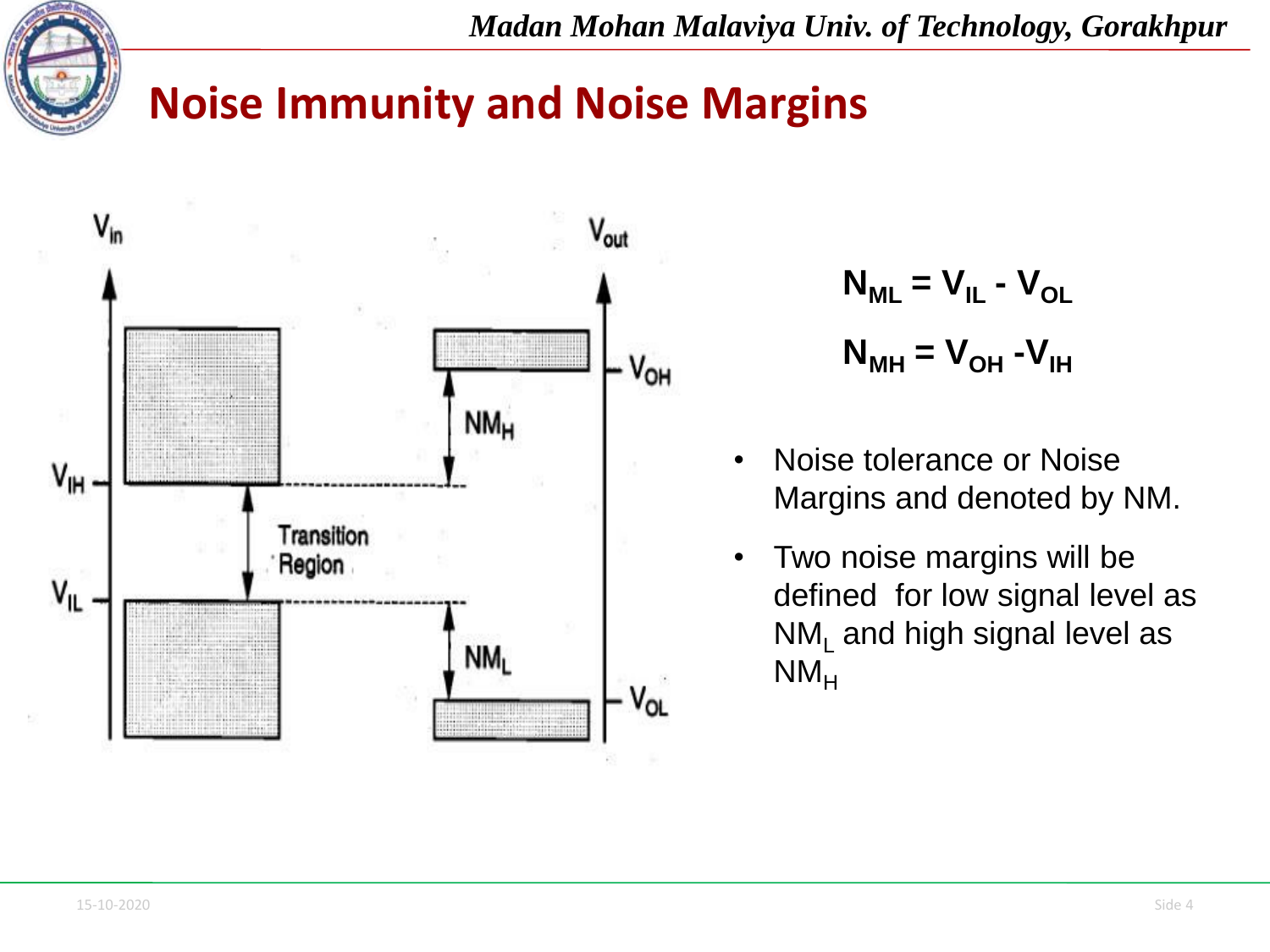

# **Noise Immunity and Noise Margins**

• If the input signal is perturbed from its nominal value because of external influences, such as noise:

$$
V_{out}' = f(V_{in} + \Delta V_{noise})
$$

$$
V_{out}' = f(V_{in}) + \frac{dV_{out}}{dV_{in}} \cdot \Delta V_{noise} + higher order terms (neglected)
$$

#### **Perturbed Output = Nominal Output + Gain x External Perturbation**

- If the magnitude of the voltage gain at the nominal input voltage  $V_{in}$  is smaller than unity, then the input perturbation is not amplified and, consequently, the output perturbation remains relatively small.
- Otherwise, with the voltage gain larger than unity, a small perturbation in the input voltage level will cause a rather large perturbation in the output voltage.
- Hence, we define the boundaries of the valid input signal regions as the voltage points where the magnitude of the inverter voltage gain is equal to unity.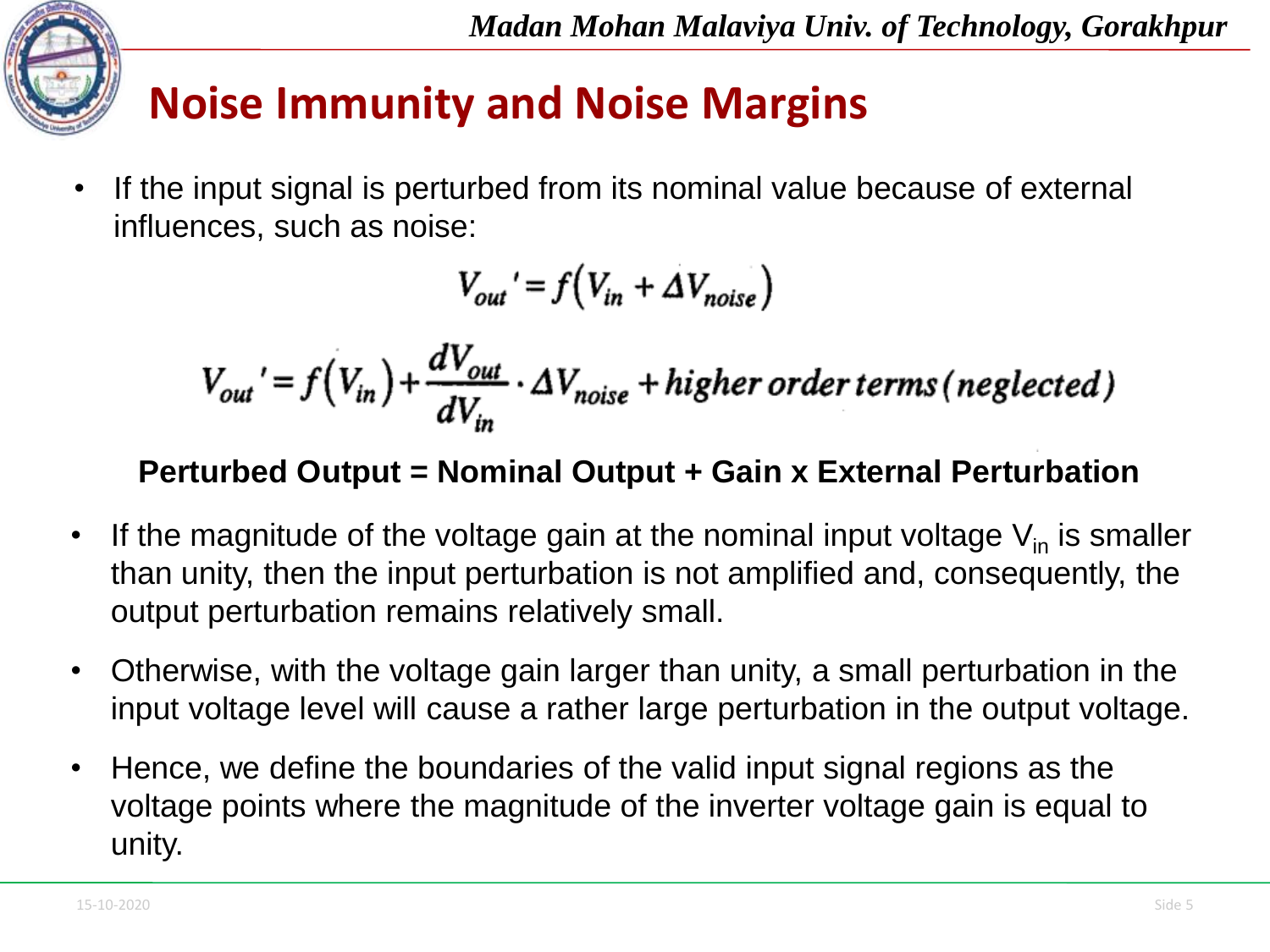

## **Noise Immunity and Noise Margins**

#### **Critical Parameters for Inverter design:**

- $V_{OH}$ : Maximum output voltage when the output level is logic "1"
- $V_{\text{OL}}$ : Minimum output voltage when the output level is logic "0"
- $V_{II}$ : Maximum input voltage which can be interpreted as logic "0"
- $V_{\text{H}}$ : Minimum input voltage which can be interpreted as logic "1"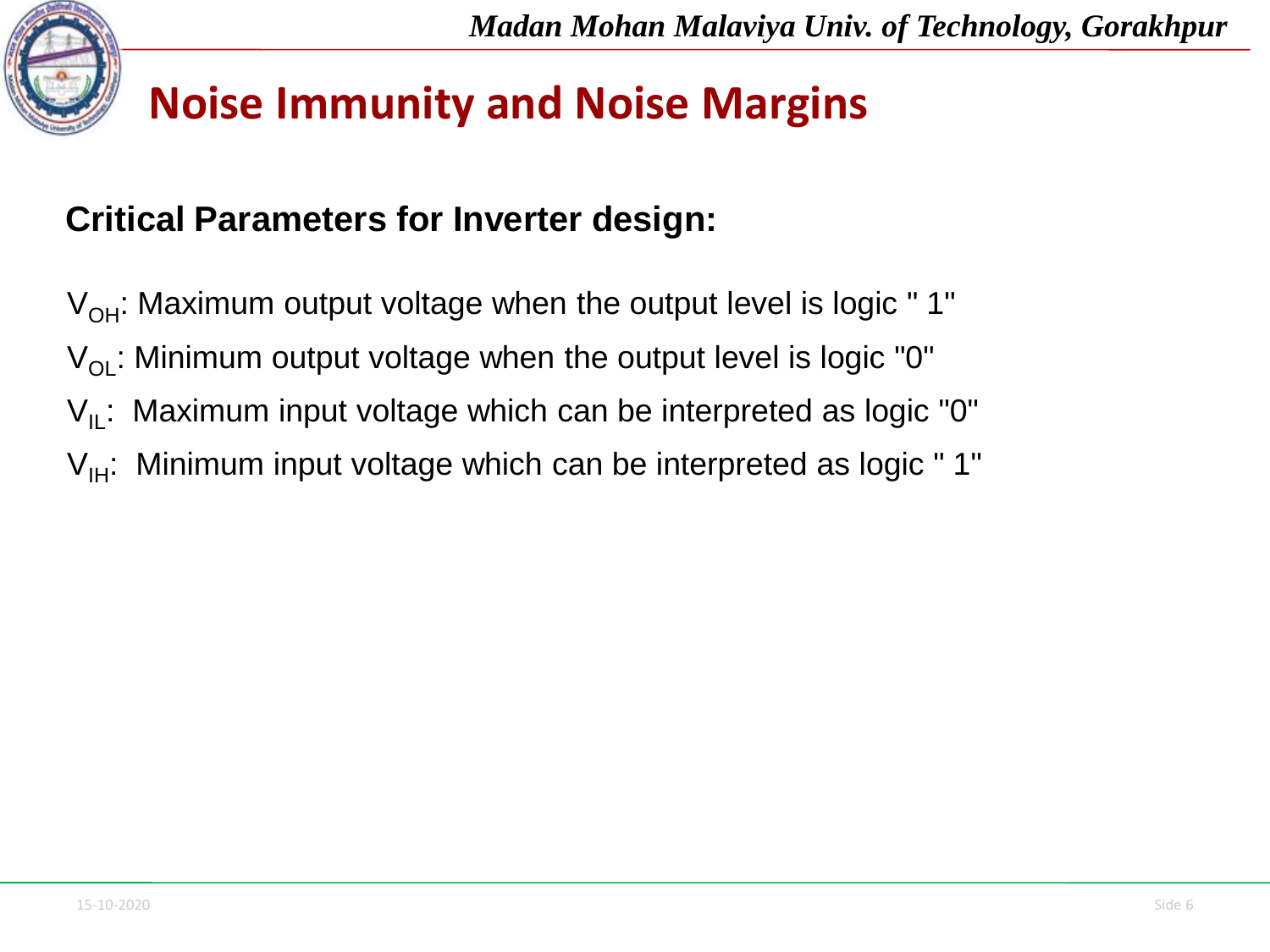

### **Power and Area Consideration**

The DC power dissipation of an inverter is defined as

$$
\mathsf{P}_{\mathsf{DC}} = \mathsf{V}_{\mathsf{DD}}.\,\mathsf{I}_{\mathsf{DC}}
$$

• Current depends upon input and output voltage levels. Assume input voltage level 50% is at logic '0' and 50% at logic '1'.

$$
P_{DC} = \frac{V_{DD}}{2} \cdot \Big[ I_{DC} \Big( V_{in} = low \Big) + I_{DC} \Big( V_{in} = high \Big) \Big]
$$

• To reduce chip area, one has to reduce the size of transistor i.e. gate area (W x L). Thus keep W/L ratio close to unity.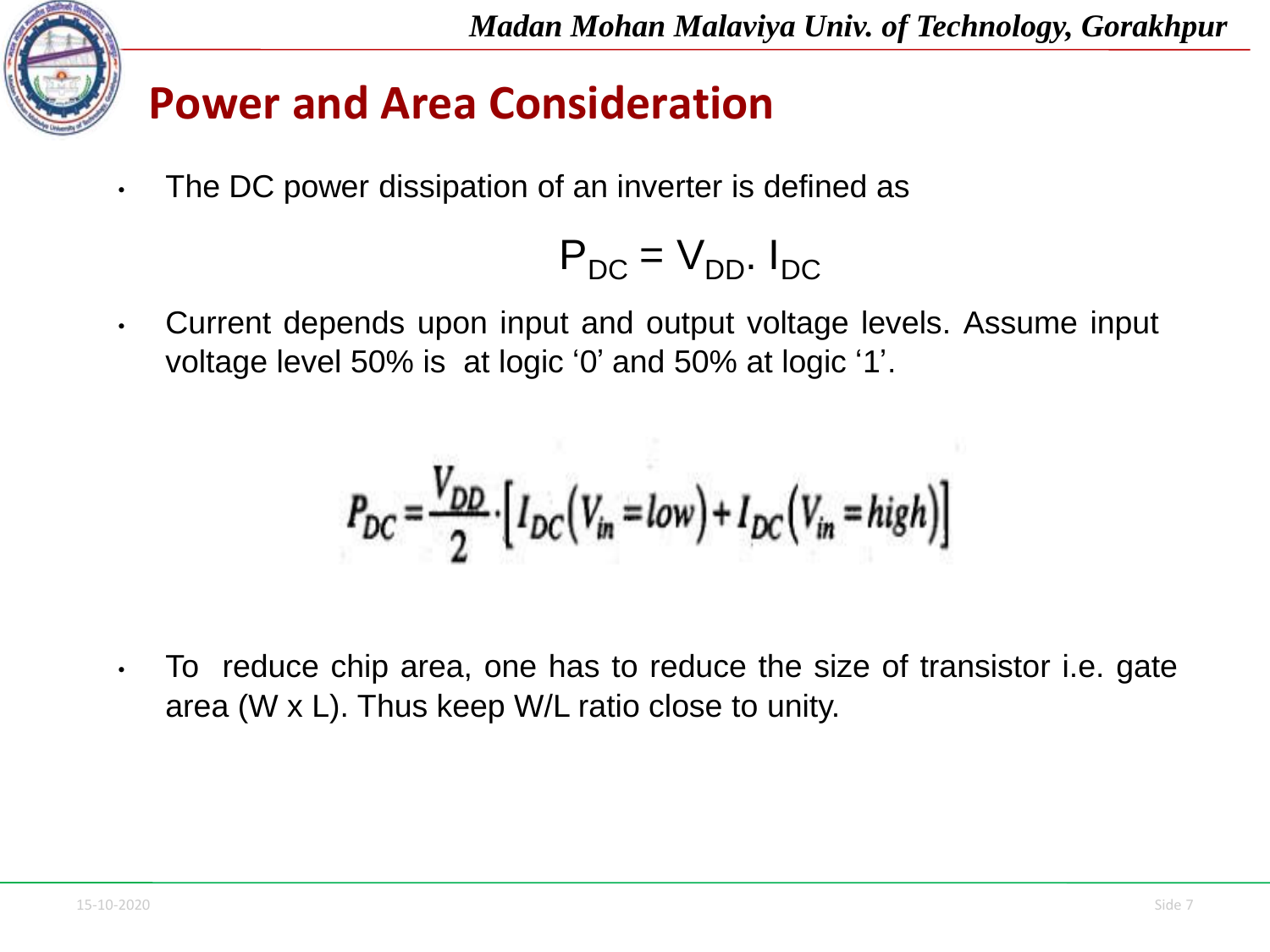

## **Inverters with different types of load**

- **1. Resistive-Load Inverter**
- **2. Depletion-load NMOS Inverter**
- **3. Enhancement-load NMOS Inverter**
- **4. CMOS Inverter**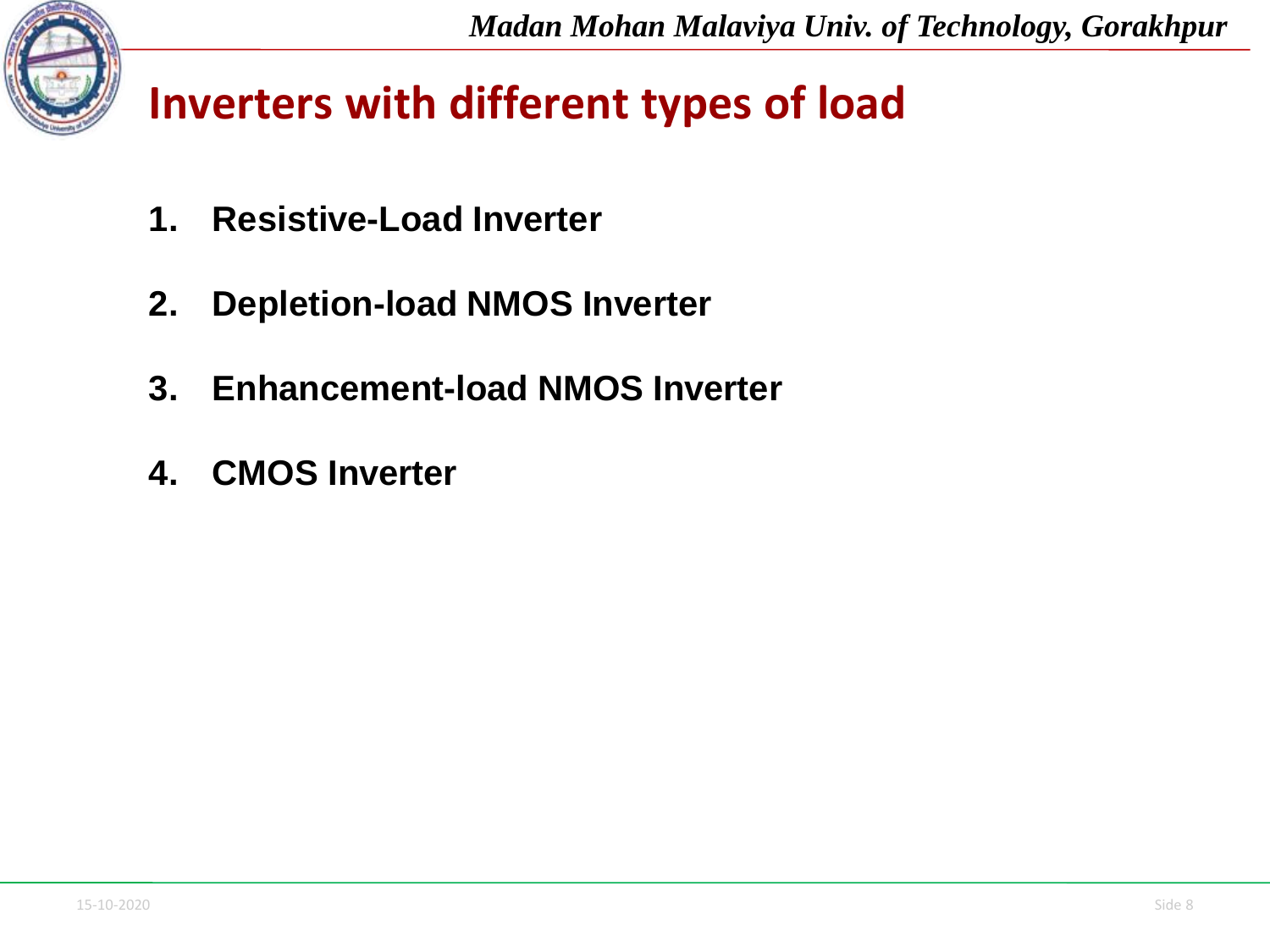

### **Resistive-Load Inverter**



- The average DC power consumption of the resistive-load inverter circuit is found by considering two cases,  $V_{in} = V_{OL}$  (Low) and  $V_{in} = V_{OH}$  (high).
- When the input voltage is equal to VOL, the driver transistor is in cut-off. Consequently, there is no steady-state current flow in the circuit ( $I_D = I_R = 0$ ), and the DC power dissipation is equal to zero.
- When the input voltage is equal to VOW on the other hand, both the driver MOSFET and the load resistor conduct a nonzero current. Since the output voltage in this case is equal to  $V_{\Omega}$ '
- The current drawn from the power supply can be found as:

$$
I_D = I_R = \frac{V_{DD} - V_{OL}}{R_L}
$$

The chip area occupied by the resistive-load inverter circuit depends on two parameters, the (W/L) ratio of the driver transistor and the value of the resistor RL. The area of the driver transistor can be approximated by the gate area, (WxL).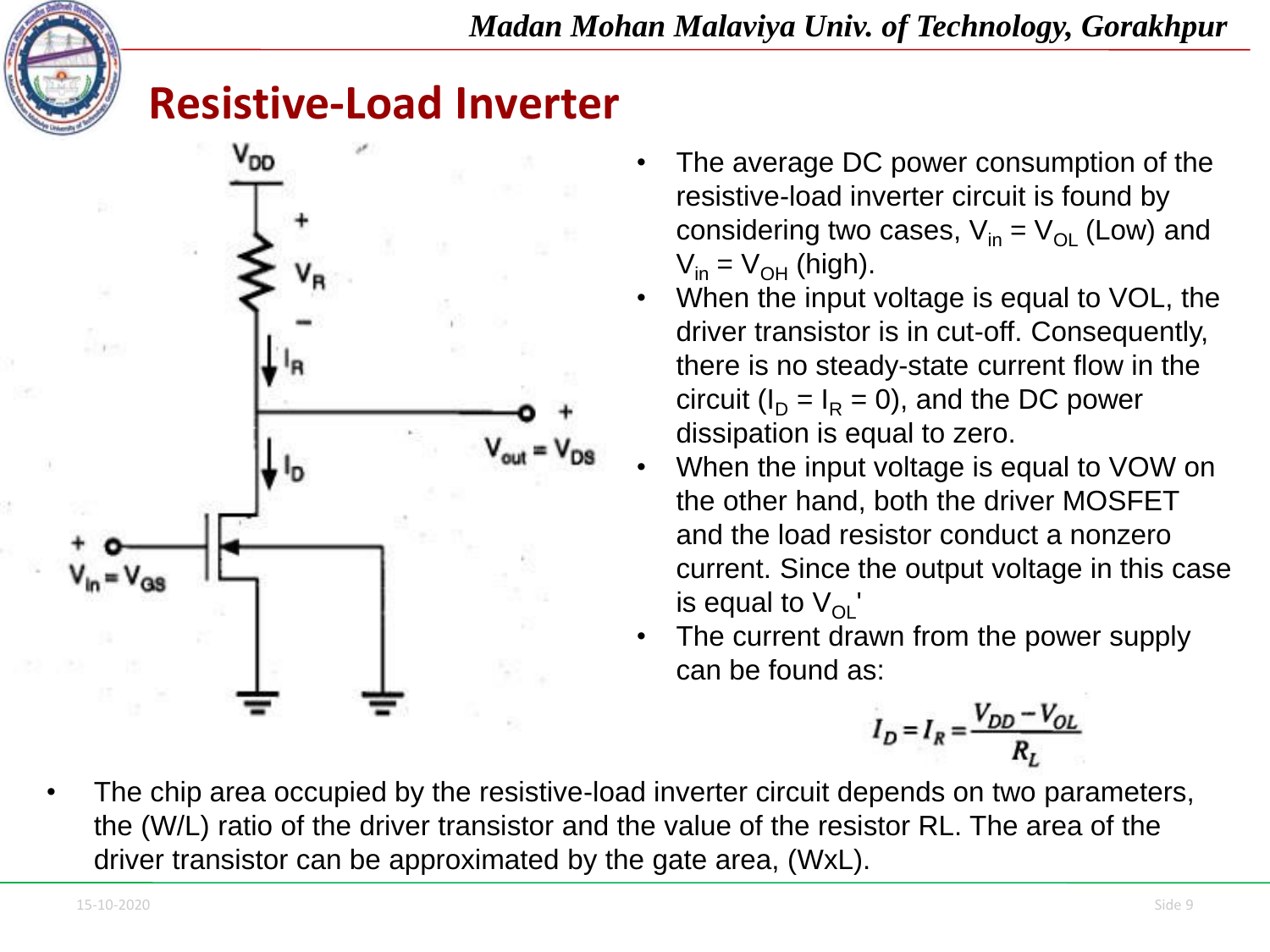

### **Resistive-Load Inverter**



**Table:** Operating regions of the driver transistor in the resistive-load inverter.

| Input Voltage Range   Operating Mode               |         |
|----------------------------------------------------|---------|
| $V_{in}$ < $V_{T0}$                                | cut-off |
| $V_{T0} \leq V_{in} < V_{out} + V_{T0}$ saturation |         |
| $V_{in} \geq V_{out} + V_{TO}$                     | linear  |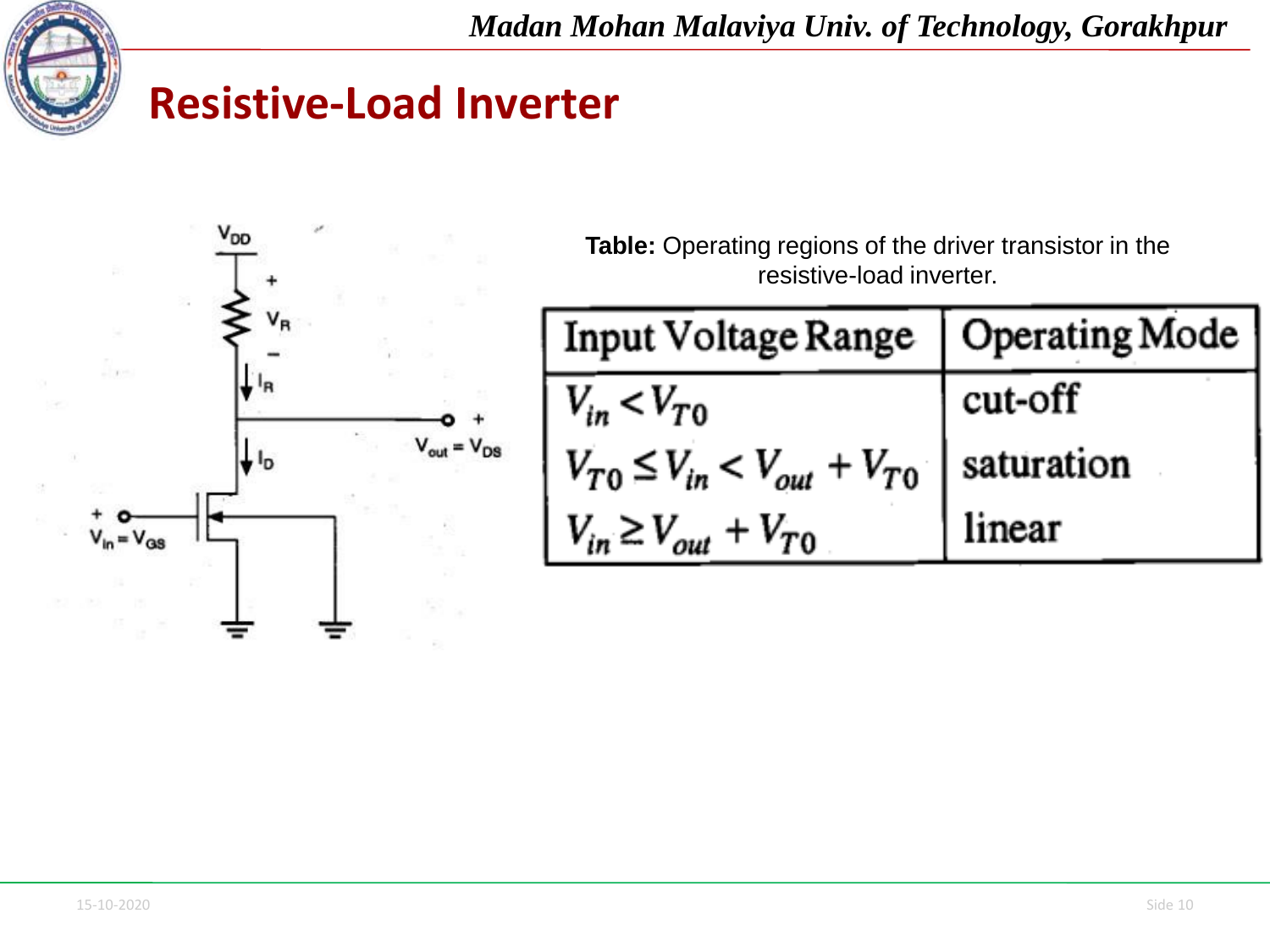

### **Resistive-Load Inverter**



**Fig.** Voltage transfer characteristics of the resistive-load inverter, for different value of the parameter  $(k_{\sf n},\, {\sf R}_{\sf L})$ 

6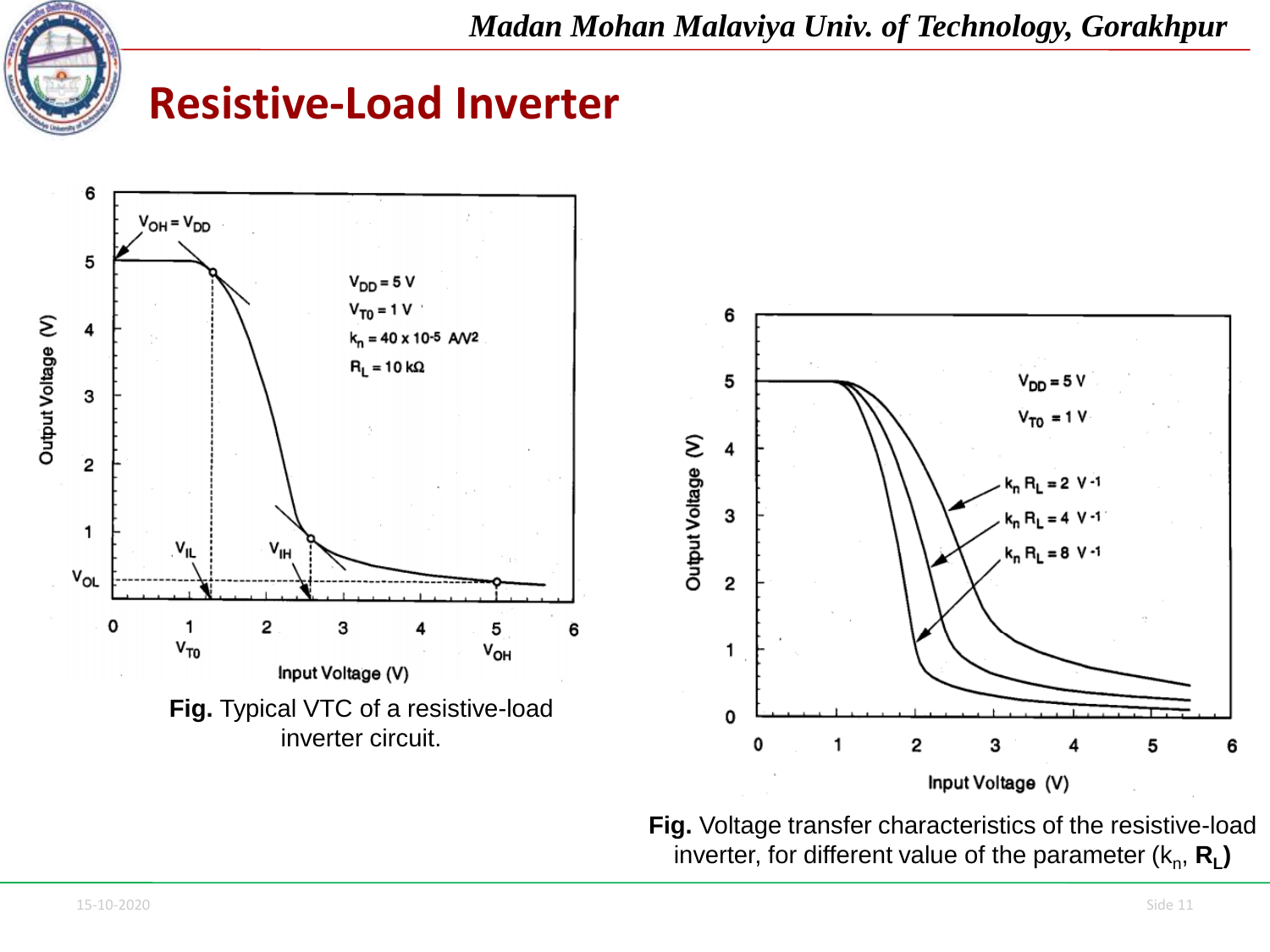

## **Depletion-load NMOS Inverter**



- Several disadvantages of the enhancementtype load inverter can be avoided by using a depletion-type nMOS transistor as the load device.-
- The fabrication process for producing an inverter with an enhancement-type nMOS driver and a depletion-type nMOS load is slightly more complicated and requires additional processing steps, especially for the channel implant to adjust the threshold voltage of the load device.
- The resulting improvement of circuit performance and integration possibilities, however, easily justify the additional processing effort required for the fabrication of depletion-load inverters.
- The immediate advantages of implementing this circuit configuration are:

(i) Sharp VTC transition and better noise margins,

(ii) single power supply, and

(iii) smaller overall layout area.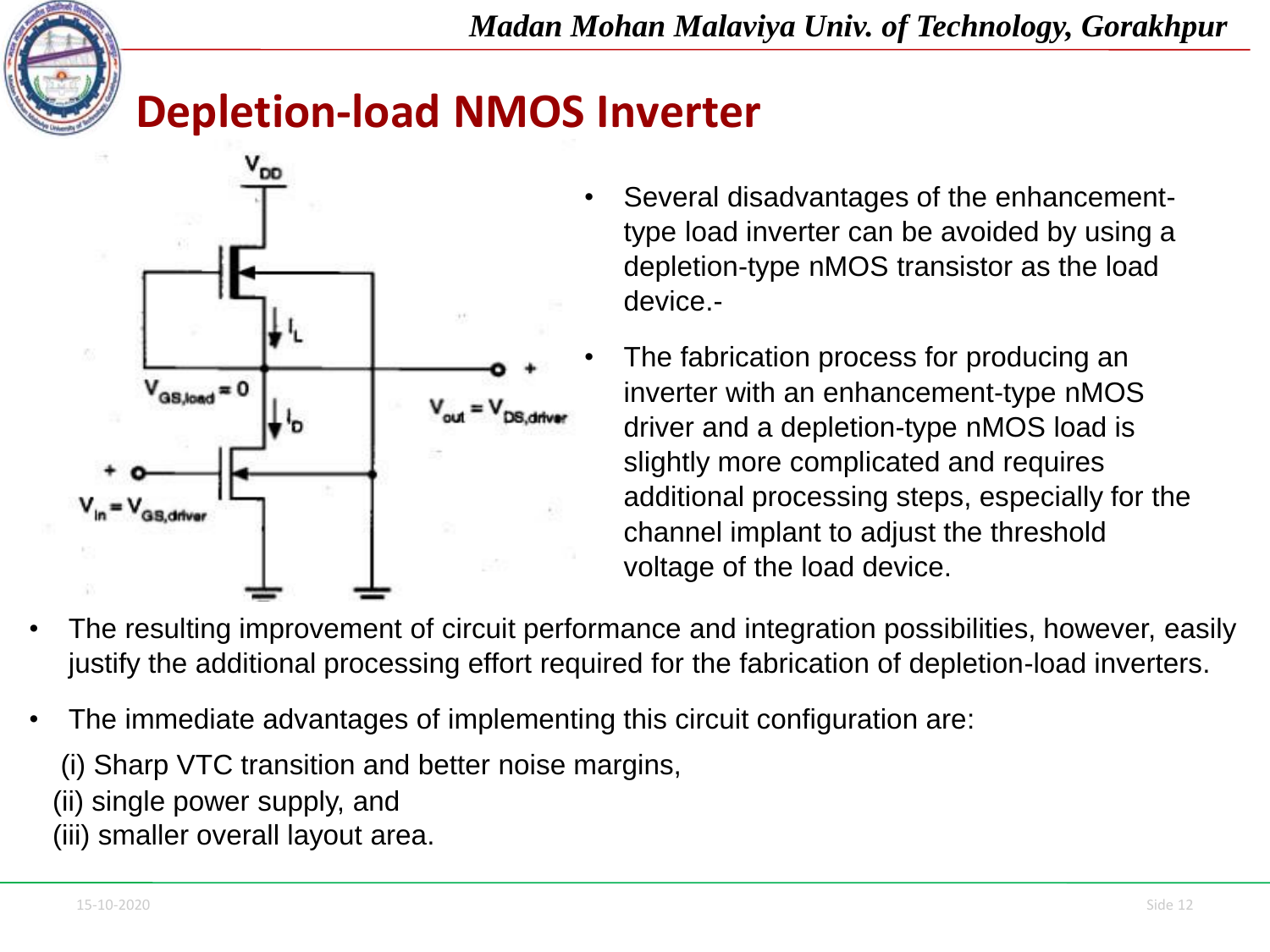

## **Depletion-load NMOS Inverter**



**Fig.(a)** Inverter circuit with saturated enhancement-type nMOS load. **(b)** Inverter with linear enhancement-type load.

• The circuit configurations of two inverters with enhancement-type load devices are depending on the bias voltage applied to its gate terminal, the load transistor can be operated either in the saturation region or in the linear region.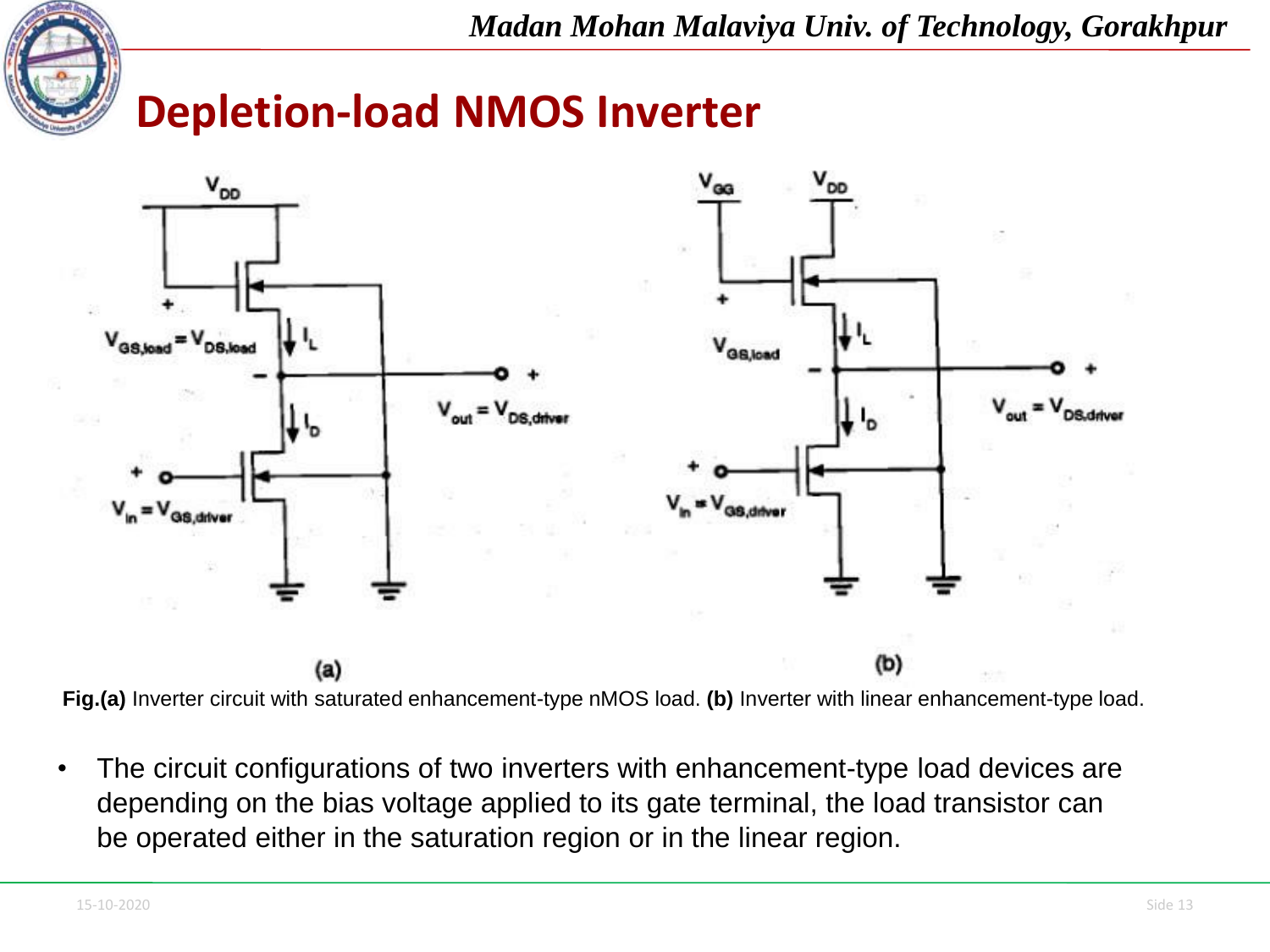# **Depletion-load NMOS Inverter (Continued..)**

- Both types of inverters have some distinct advantages and disadvantages from the circuit design point of view.
- The saturated enhancement-load inverter shown in Fig.(a) requires a single voltage supply and a relatively simple fabrication process, yet the  $V_{OH}$  level is limited to  $(V_{DD} V_{\text{Tload}}$
- The load device of the inverter circuit shown in Fig. (b), on the other hand, is always biased in the linear region. Thus, the  $V_{OH}$  level is equal to  $V_{DD}$ , resulting in higher noise margins compared to saturated enhancement-load inverter.
- The most significant drawback of this configuration is the use of two separate power supply voltages.
- In addition, both types of inverter circuits suffer from relatively high stand-by (DC) power dissipation
- Hence, enhancement-load nMOS inverters are not used in any large-scale digital applications.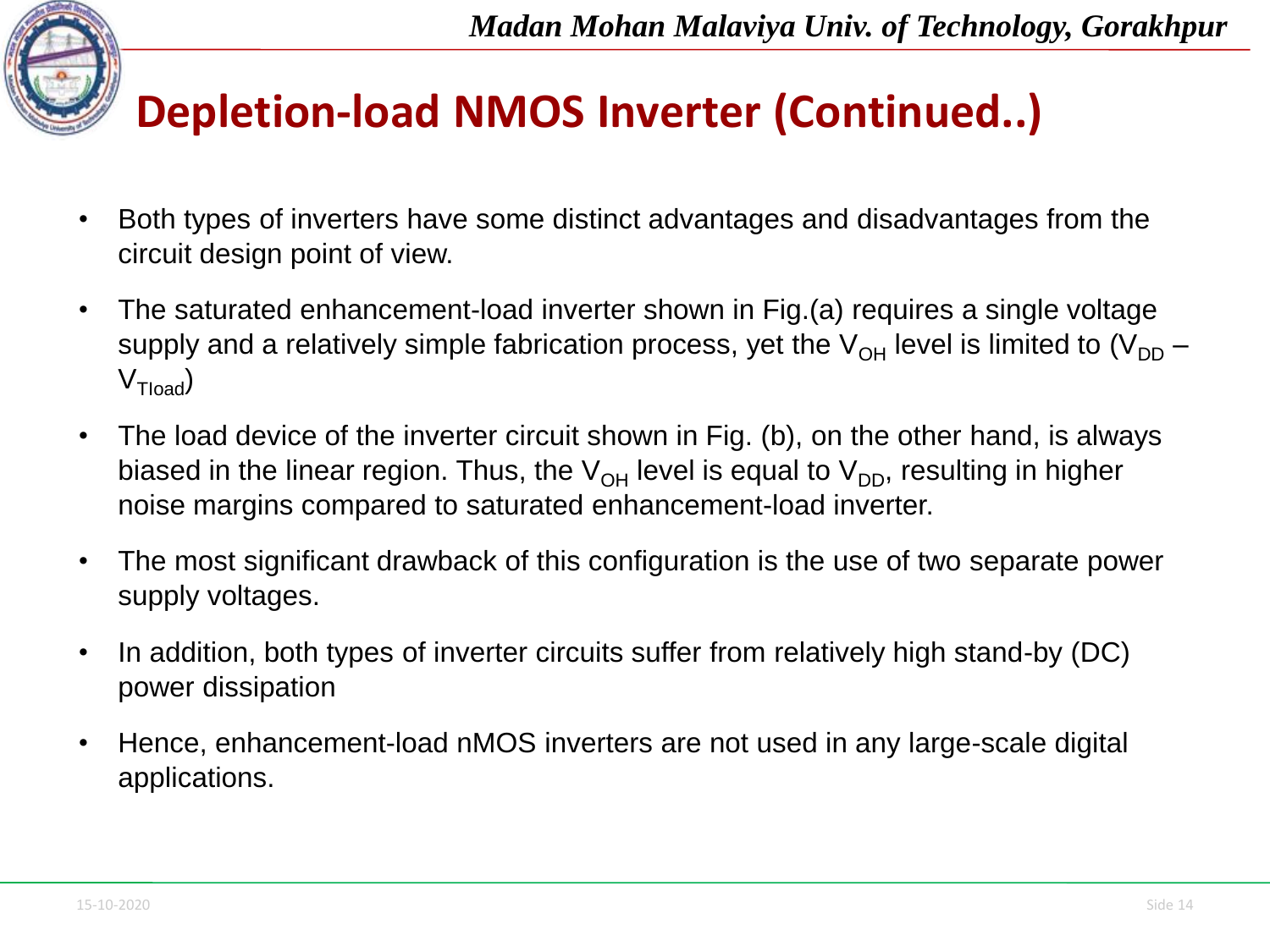

## **CMOS Inverter**

- The CMOS inverter has two important advantages over the other inverter configurations:
- The first and perhaps the most important advantage is that the steady-state power dissipation of the CMOS inverter circuit is virtually negligible, except for small power dissipation due to leakage currents. In all other inverter structures examined so far, a nonzero steady-state current is drawn from the power source when the driver transistor is turned on, which results in a significant DC power consumption.
- The other advantages of the CMOS configuration are that the voltage transfer characteristic (VTC) exhibits a full output voltage swing between 0 V and  $V_{DD}$ , and that the VTC transition is usually very sharp. Thus, the VTC of the CMOS inverter resembles that of an ideal inverter.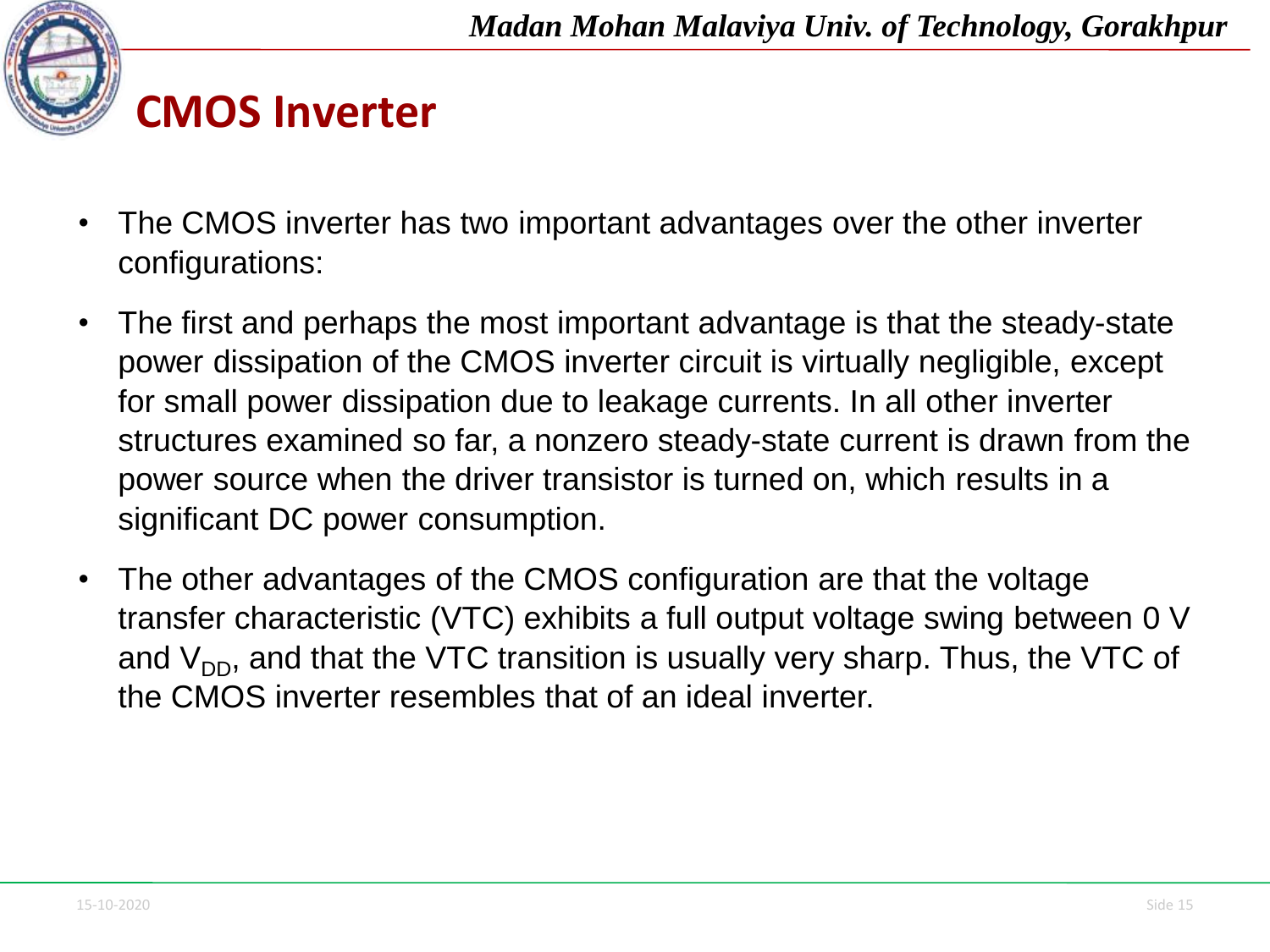

### **CMOS Inverter**